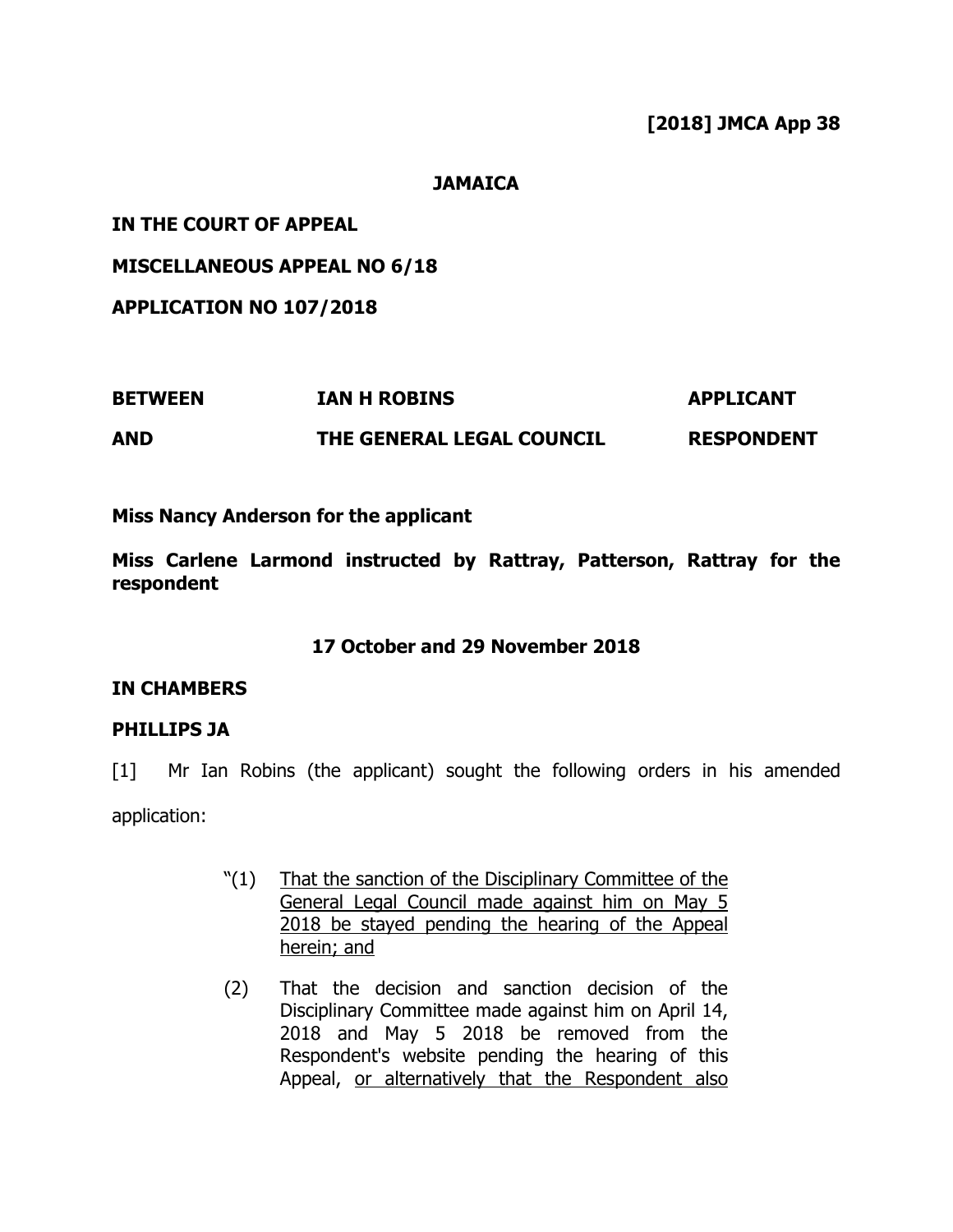### publish the order granting the stay if the stay is granted."

# **Background facts**

[2] The background facts to this application are set out by way of helpful assistance of counsel, particularly the applicant's chronology which was provided to the court.

[3] On 19 July 2017, the complainant, Mr Allan Wood QC, being a member of the respondent, the General Legal Council (GLC), filed a form of application against the applicant, pursuant to section 12(1) of the Legal Profession Act (LPA). The complaint was that the applicant had failed to deliver to the Secretary of the GLC an accountant's report in respect of the financial years 2000 and 2005-2016, contrary to rule 16(1) of the Legal Profession (Accounts and Records) Regulations, 1999. The complainant deponed that, in those circumstances, he had reasonable grounds to believe that the applicant had been guilty of misconduct in a professional respect, having regard to rule 17 of the said Regulations. Thereafter the following transpired:

- 1. On 24 July 2017, by letter, the complaint with enclosures was sent to the applicant by registered post.
- 2. On 10 September 2017, by letter, the applicant was informed that the complaint was to be placed before the Disciplinary Committee (the Committee) of the GLC's monthly meeting in September.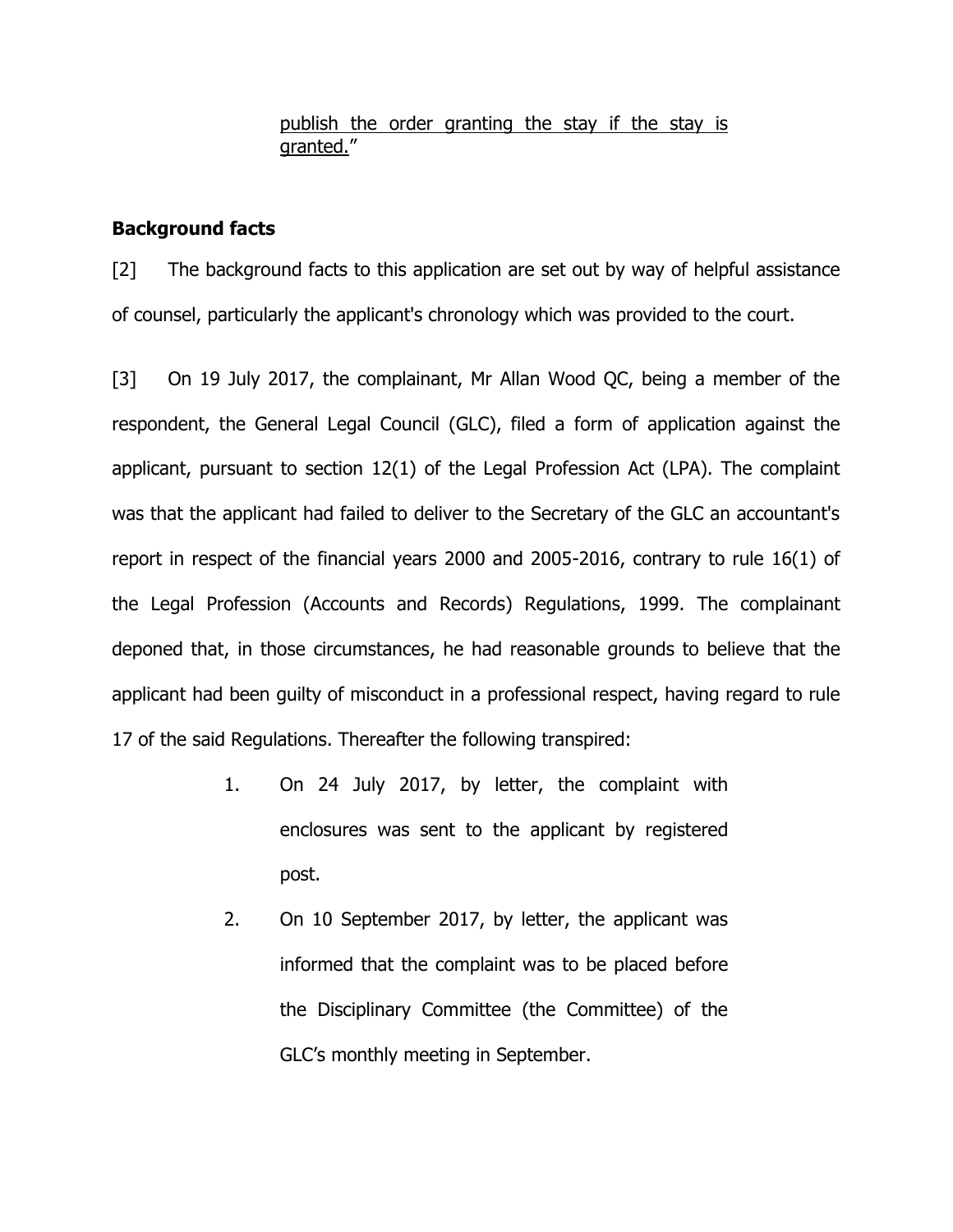- 3. On 15 September 2017, by letter, the applicant replied indicating that he was out of the jurisdiction and requested time to respond to the allegations.
- 4. On 8 November 2017, the applicant wrote a letter to the GLC requesting information as to what had transpired at the September monthly meeting.
- 5. On 11 December 2017, by letter, the Committee informed the applicant and the complainant that the matter had been directed to be set down for hearing but no date had been set.
- 6. On 22 December 2017, notice dated the 20 December 2017 was sent to the applicant by way of registered post indicating that the date for the hearing of the complaint had been set by the Committee for 3 February 2018;
- 7. On 3 February 2018, the hearing of the matter took place. The applicant was not present.
- 8. On 6 April 2018, email communication was sent to the applicant with attached notice for hearing of the Committee scheduled for 14 April 2018.
- 9. On 14 April 2018, the hearing of the Committee took place; the applicant was present and filed an affidavit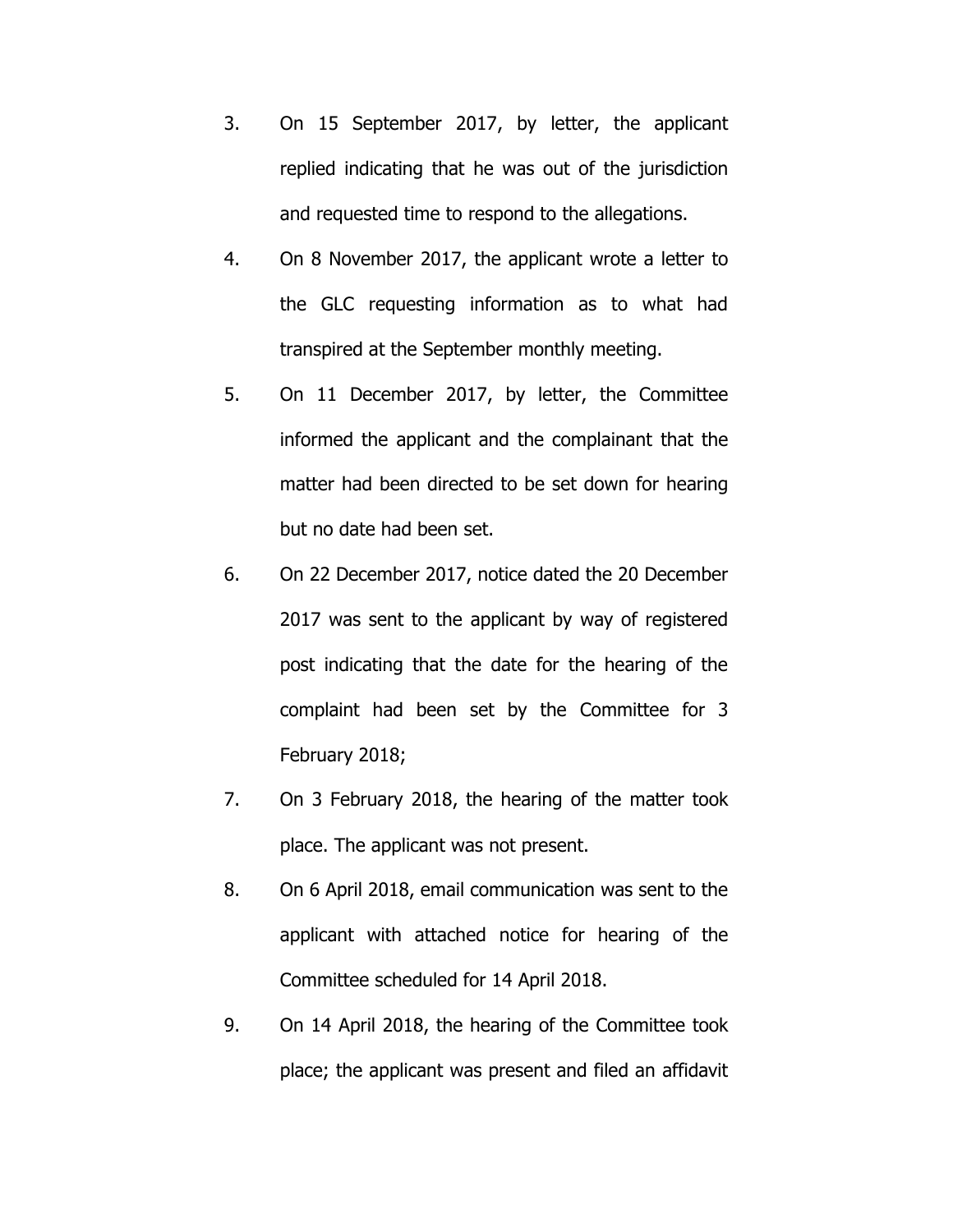sworn to on 13 April 2018, along with letters from four character witnesses.

- 10. On 5 May 2018, the Committee gave its decision, and ordered that the applicant be struck from the roll of attorneys entitled to practice in Jamaica.
- 11. On 17 May 2018, the applicant filed appeal against the sanction imposed by the Committee.
- 12. On 21 May 2018, the applicant applied for stay of sanction under section 12A of the LPA.
- 13. On 21 May 2018, the applicant filed an amended notice and grounds of appeal.
- 14. On 22 May 2018, the application for stay of sanction was ordered by the President of the Court of Appeal for *inter partes* hearing.
- 15. On 25 May 2018, the application for stay of sanction was served on the Committee.
- 16. On 29 May 2018, an order was made for stay of sanction by consent before Pusey JA (Ag) with conditions, until 5 October 2018, and a case management conference was set for 2 October 2018.
- 17. On 4 June 2018, declarations for years 2015, 2016, and 2017, were filed with the GLC; an affidavit with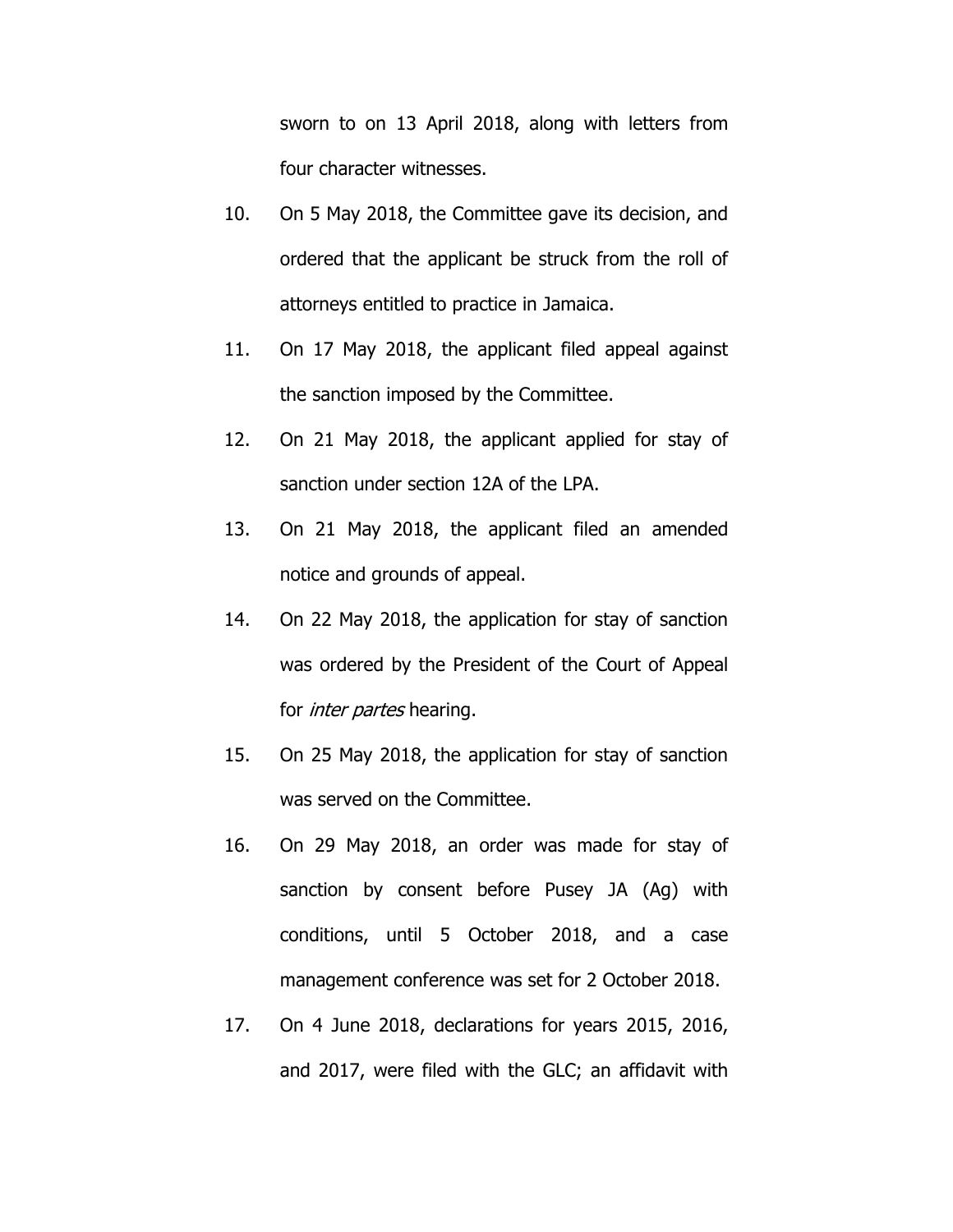information in respect of the accountant (one of the conditions of the consent order) was filed (copied to the GLC).

- 18. On 18 June 2018, the application to discharge the consent order was filed together with affidavit in support from Daniella Gentles-Silvera;
- 19. On 25 September 2018, accounting records for years

2005-2014 were filed.

[4] It may be prudent, bearing in mind how this application unfolded, to set out details of the terms of the order for the stay of sanction by consent before Pusey JA (Ag) on 29 May 2018. The terms of the order are as follows:

> "1. By consent of the parties the sanction of the Disciplinary Committee of the General Legal Council against the applicant [made] on 5th May 2018 be stayed until 5th October 2018 or further order on condition that:

- a) The applicant files with the [GLC] the declarations under the Legal Profession (Accounts and Records) Regulations, 1999 for the years 2015, 2016 and 2017 on or before 4th June 2018.
- b) The applicant to file and serve an affidavit disclosing the particulars of the accountant employed by him to prepare the accounting reports for the years 2000 and 2005 to 2014 on or before 4th June 2018.
- c) The applicant undertakes to limit his legal practice to the case of The Queen V Misick in the Turks & Caicos Islands; and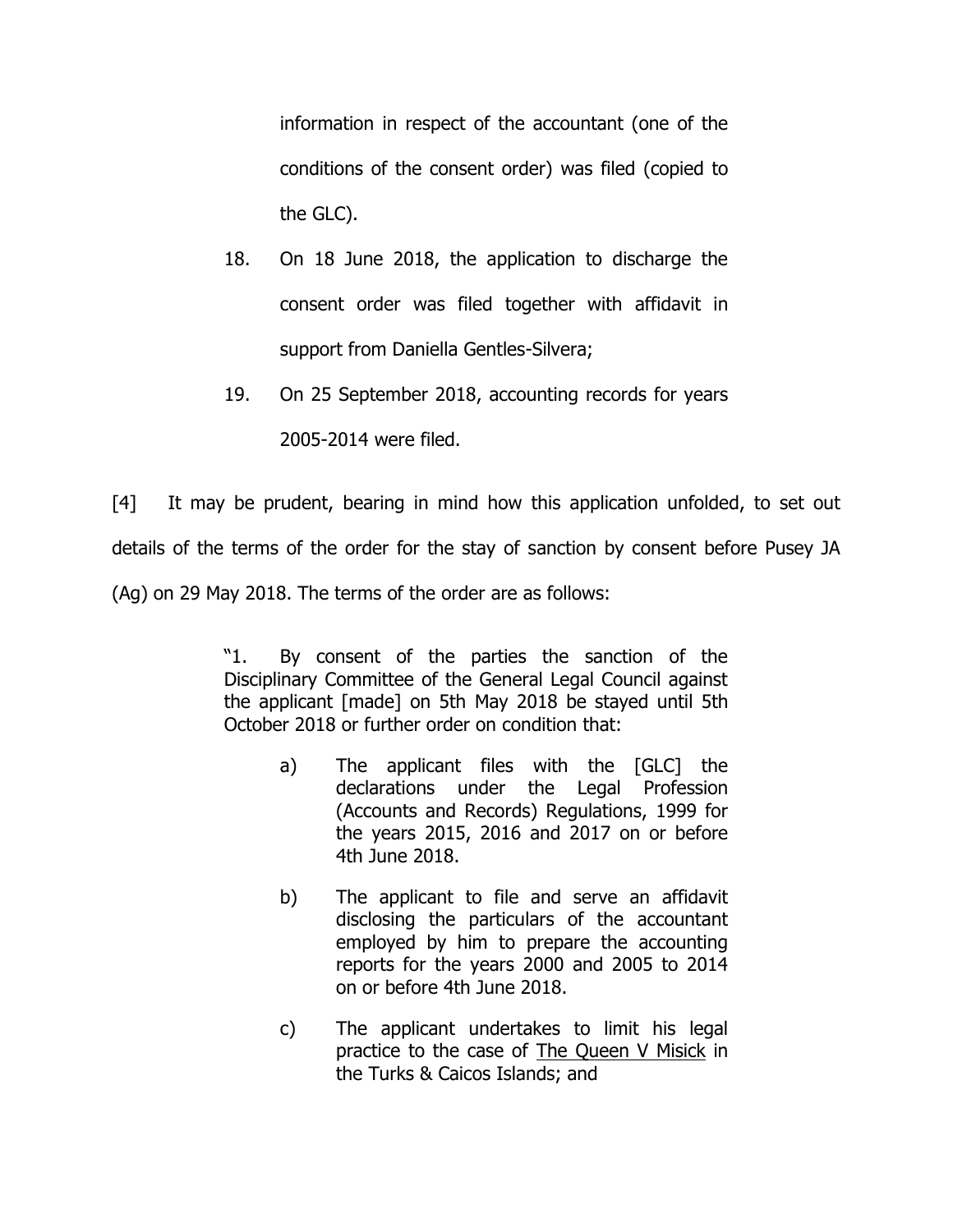d) The applicant is required to file with the [GLC] accounting reports for the years 2000 and 2005 to 2014 on or before 24th September 2018.

2. The matter is set for Case Management Conference and the review of the [applicant's] compliance with the orders on 2nd October 2018 at 10:00 am.

3. The [GLC's] attorney-at-law to prepare, file and serve this order."

[5] At the case management conference on 2 October 2018, an application to discharge the consent order, and the affidavit of Daniela Gentles-Silvera in support of that application were brought to my attention. It was the contention of the GLC that the applicant had provided inaccurate information to the GLC in the declarations filed in the years 2015, 2016 and 2017. He had also given evidence by affidavit before the Committee that he had only been engaged professionally since 2015 in one matter, and that was one which was outside of the jurisdiction, namely, in the Turks and Caicos Islands. He indicated that he had not practiced in this jurisdiction for over two years. The GLC contended that it had been discovered that that information was incorrect, as the applicant had been counsel on record for Medimpex Jamaica Limited, and had appeared for that company in Claim No CL2002/P040, on various dates between September 2016 and November 2017.

[6] The GLC stated that the consent order made between the parties before Pusey JA (Ag) on 29 May 2018, had therefore been made based on false assertions by the applicant, and as a consequence, the GLC filed the said application seeking to have the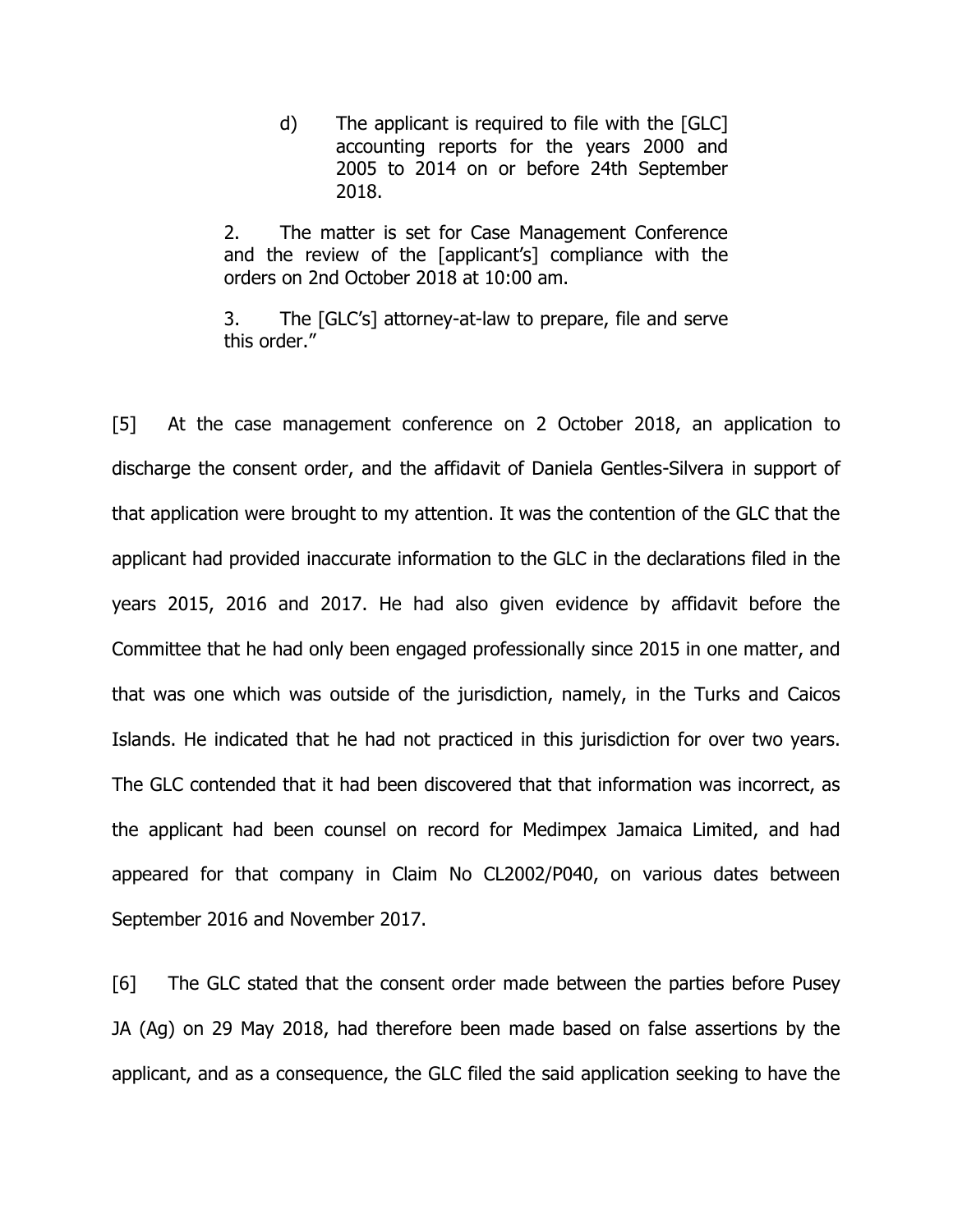order discharged. The applicant filed an affidavit on 26 September 2018, wherein he stated at paragraphs 5 and 6 that he had incorrectly stated in his affidavit filed 13 April 2018, before the Committee, that he had not practised in Jamaica for over two years. It was his contention (contrary to the assertion of the GLC) that consent to the order by the GLC, before Pusey JA (Ag) was not based on his not having practiced in Jamaica for two years, as that had not been mentioned in the hearing before the court. It was his understanding that the basic and most important fact under consideration was whether, during the years 2015-2017, he had been in receipt or possession of any client funds.

[7] At paragraphs 8 and 9 of his affidavit, he deponed that Medimpex was the only matter in Jamaica in respect of which he had continued to represent a client. He had appeared as junior counsel to Dr Lloyd Barnett, which representation had commenced in 2002, continued to the Privy Council in 2014, and further continued in Jamaica for an assessment of damages in 2015-2017, which was completed in November 2017. His retainer, he said, had ended then. An appeal had been filed in the matter, but he was not involved in the representation of the client in the appeal, which had been fixed for hearing on 13 December 2017. He indicated that he regretted the error that he had made, asked that it not be considered as a factor against him in the hearing for the discharge of the sanction imposed by the Committee. He maintained that no client moneys had been received by him over the many years mentioned in his affidavit.

[8] On 2 October 2018, there was discussion between the parties and myself with regard to the way forward on the application, but as there was no resolution on that, the matter was adjourned to see if it could be resolved between the parties through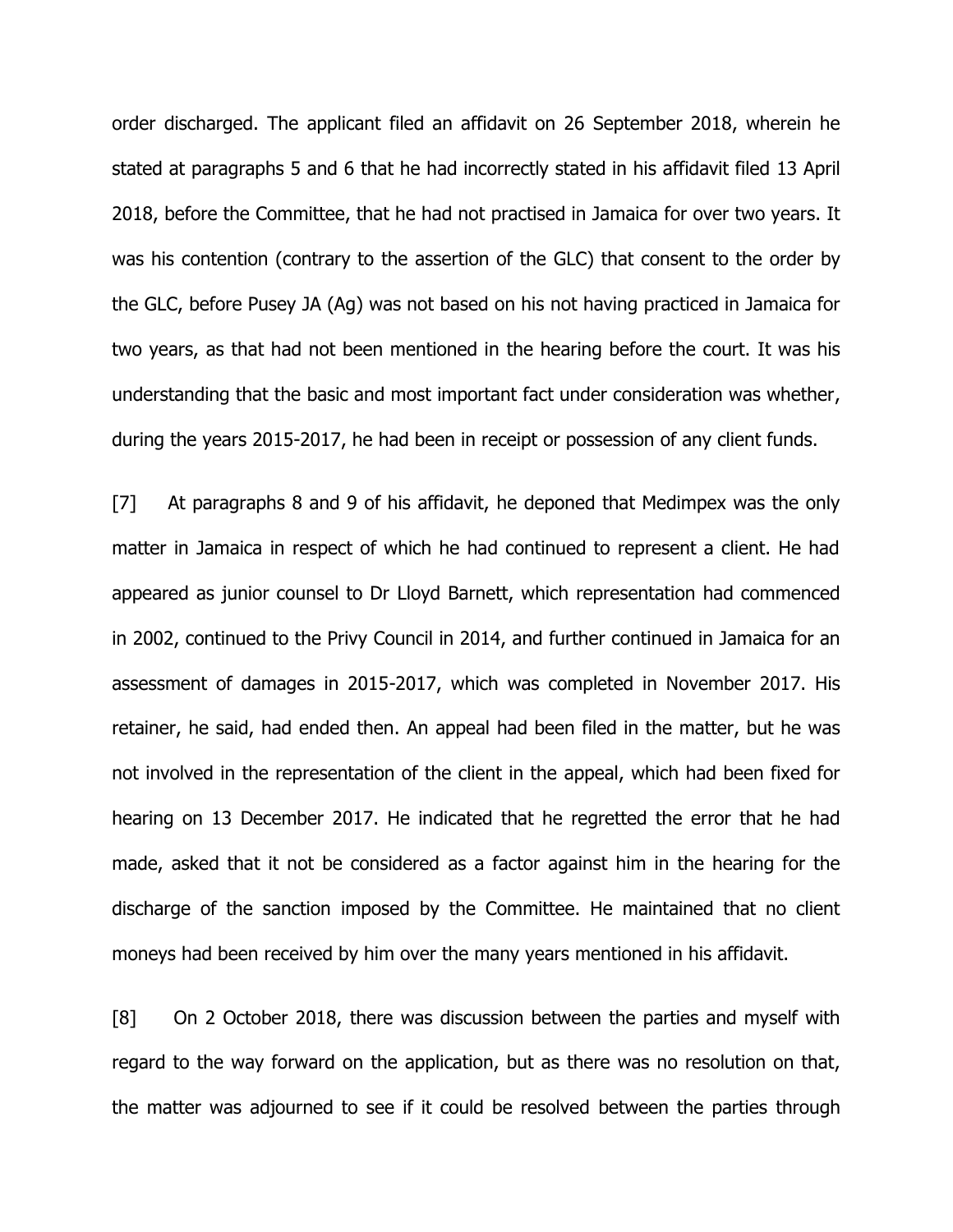further discussion. The matter was fixed for 4 October 2018, but was not heard through no fault of the parties. It was fixed for teleconference the next day on 5 October 2018, when the stay of execution of the sanction imposed by the Committee by consent had lapsed, and as no further consent appeared possible, I granted an interim stay of the said sanction until 17 October 2018, when the matter could be heard *inter partes*, on the condition originally imposed by Pusey JA (Ag), that the applicant undertook to limit his legal obligations to the case of the **The Queen v Misick** in the Turks and Caicos Islands. The application was heard *inter partes* on 17 October 2018, after which the matter was adjourned *cur adv vult*, and the stay extended until the determination of this application.

[9] The applicant filed an affidavit on 10 October 2018, wherein he deponed that he had been practising in Jamaica since November 1979. He indicated that he had practised in the law firms Clinton Hart & Company and then in Tenn, Russell, Chin Sang, Hamilton and Ramsay until 2003. He thereafter practised as a sole practitioner and considered himself semi-retired. He recounted the history of the matter and the order of the Committee given on 5 May 2018 when he had been struck off the roll of attorneys-at-law for breaches of the Legal Profession (Accounts and Records) Regulations, 1999 for failure to file reports for the years 2000, and 2005-2016. He said that he had apologised to the Committee and had submitted testimonials of his good character from four persons. He said that he had filed an appeal against the sanction imposed as he had considered it harsh and oppressive.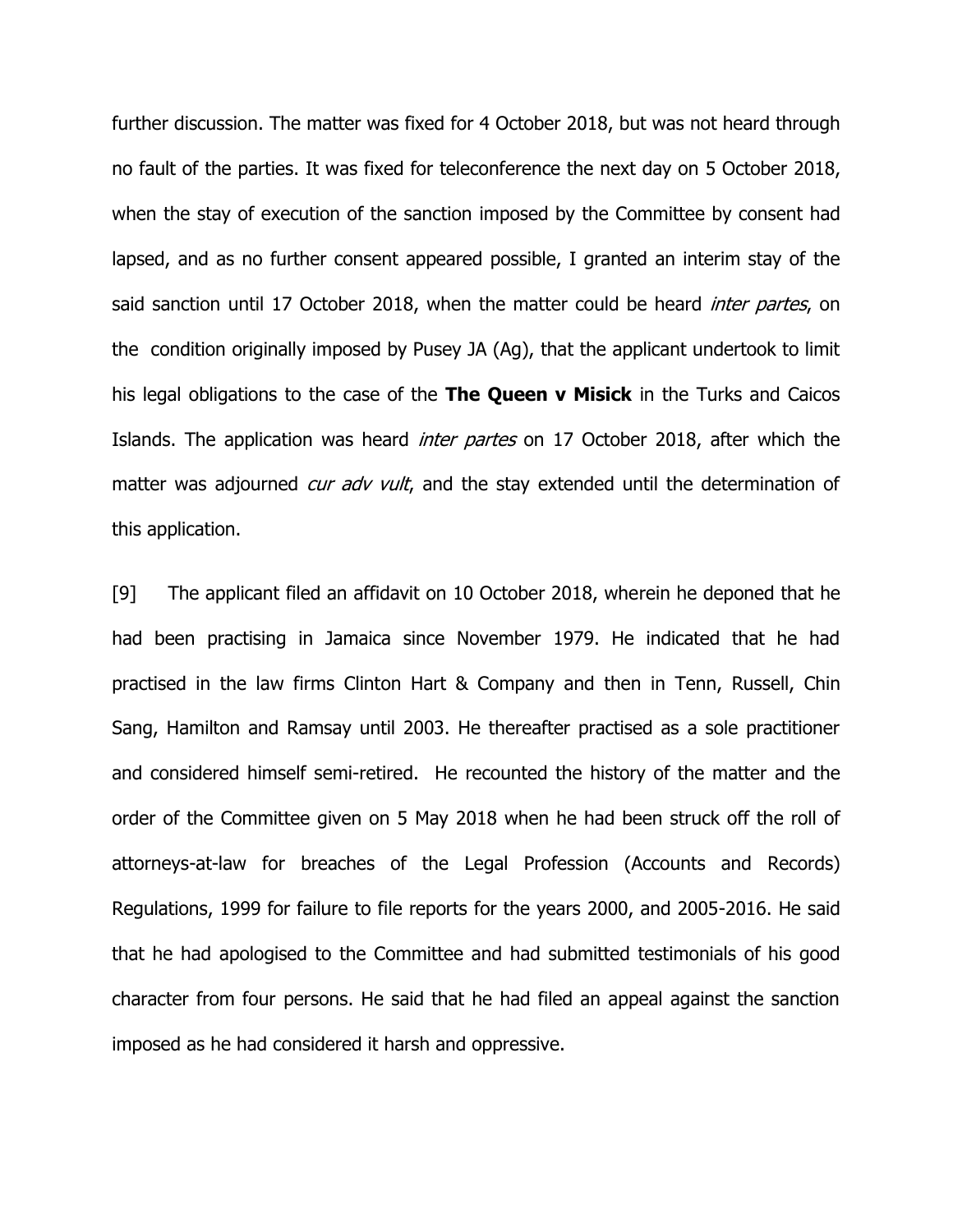[10] He referred to the stay granted on 29 May 2018, and averred that he had complied with all but one of the conditions imposed on the grant of the stay. He had filed declarations in respect of the years 2015, 2016 and 2017. He had filed an affidavit setting out information concerning the chartered accountant who had been working on providing the accounting records, which he had since filed in respect of years 2005- 2014. The only condition which he had not been able to satisfy was the filing of the accounting report in respect of the year 2000. At that time, he said that he had been practising with the law firm of Tenn, Russell, Chin Sang, Hamilton and Ramsay and an accountant had been employed at the firm to maintain the accounting records, and to see to their preparation and returns. He said that he had not been able to locate that accountant to assist with providing the necessary report but he continued to try to locate him.

[11] He stated that save as set out above, he had therefore complied with the filing of all declarations and accountant reports. He endeavoured to explain the inaccurate information which he had provided in respect of the declarations submitted relating to the years 2015, 2016 and 2017. He said that the format of the declaration that previously existed had not required one to speak to whether one was engaged in the practice of law; the focus was whether one had handled client funds. He had prepared those declarations and had attempted to submit them to the GLC. He deponed that they had not been accepted in that format and he had been required to fill out the forms in the amended format. In his anxiety, he said, to comply with the required time frame, he completed the forms in haste, and had incorrectly answered question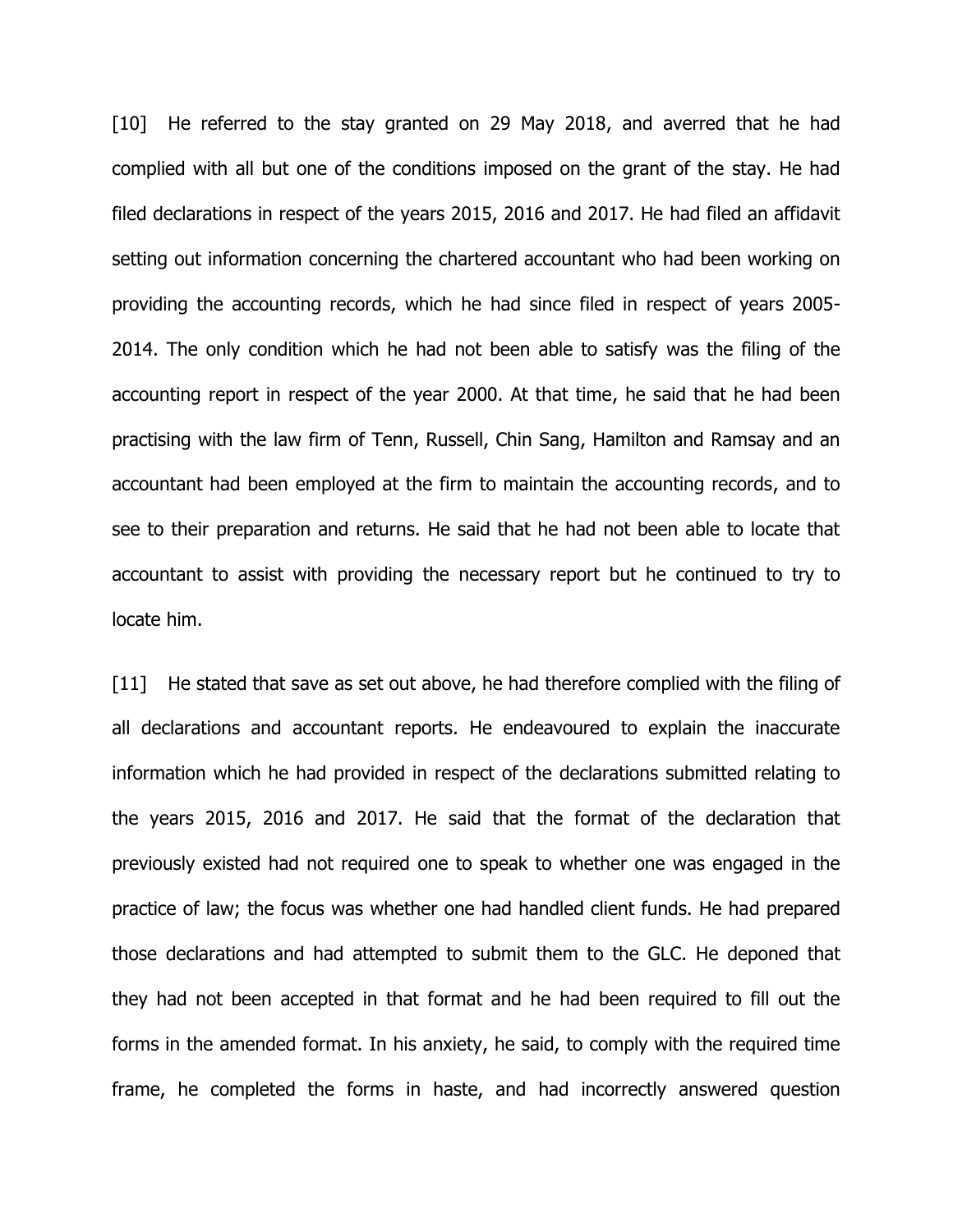numbered two, which he had explained in his earlier affidavit filed 26 September 2018 was in error. He attached to his affidavit the forms that he had endeavoured to file, and the forms eventually filed to demonstrate the difference between the format of one form to that of the other. He also attached the declarations that he had since filed providing the corrected information, receipt of which had been confirmed by the GLC.

[12] He indicated that the sanction imposed on him by the Committee affected his appearance in the case that he was in the process of conducting in the Turks and Caicos Islands, and the case had reached the stage where his assistance was required. The sanction not only affected his client, but his standing before the court there. He claimed that he would suffer great irremediable professional loss and harm, financially and otherwise, if a stay was not granted pending the appeal. He maintained yet again that although he had failed to file the required reports there had been no allegation against him in respect of any misuse of clients' funds, and even more importantly, he stated he had had no sanctions imposed against him by the GLC in his over 38 years of practice.

#### **The applicant's submissions**

[13] Counsel for the applicant referred to the chronology of events in this matter as set out previously. Counsel referred to the fact that the applicant had complied with nearly all of the conditions which had been imposed on him on the grant of the stay on 29 May 2018. She referred to his affidavit explaining the inaccuracy in the declarations in respect of those three years and pointed out the difficulty that the accountant had been experiencing with regard to the year 2000.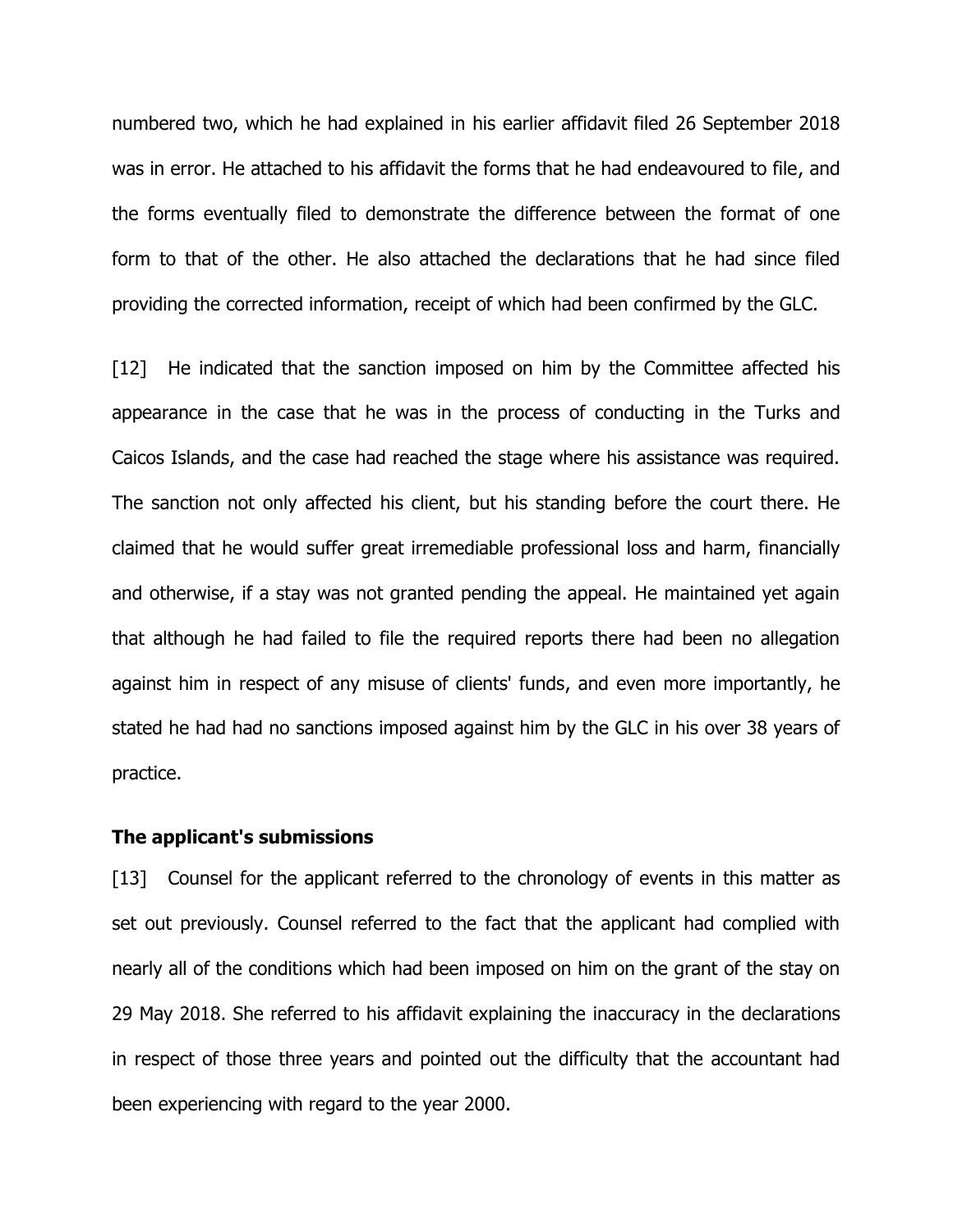[14] Counsel then referred to the grounds of the application. She relied on the authorities of **Dalfel Weir v Beverly Tree (also known as Beverly Weir)** [2011] JMCA App 17 and **Paulette Warren-Smith v The General Legal Council** [2014] JMCA App 22, for the proposition which is well known, that is, that the applicant must demonstrate that he has complied with the two-prong test: (i) that he has some prospects of success in the appeal filed by him; and (ii) without the stay he will suffer harm or be ruined.

[15] With regard to the prospect of success on appeal, counsel referred to **C Dennis Morrison v Audley Earl Melhado** (unreported), General Legal Council, Jamaica, Complaint No 72/2007, judgment delivered 12 February 2011, wherein the attorney had failed to file outstanding accountant's reports for five years. Counsel indicated that the matter had been adjourned many times and even though the attorney had been absent, he had been given time to file the outstanding reports. That attorney was struck off for failure to file those outstanding accountant's reports. However, on appeal to this court, that sanction was reduced to suspension for a period of nine months. Counsel also submitted that in the instant case, the Committee had failed to take into account the mitigating factors, for instance the applicant's good character, the years without any proceedings having been taken against him, and his promise to comply with the filing of the outstanding records.

[16] Counsel submitted that it was an important principle of fairness, that the punishment should be proportionate to the gravity of the offence. She submitted that there had been other cases where attorneys had not filed accountant's reports and they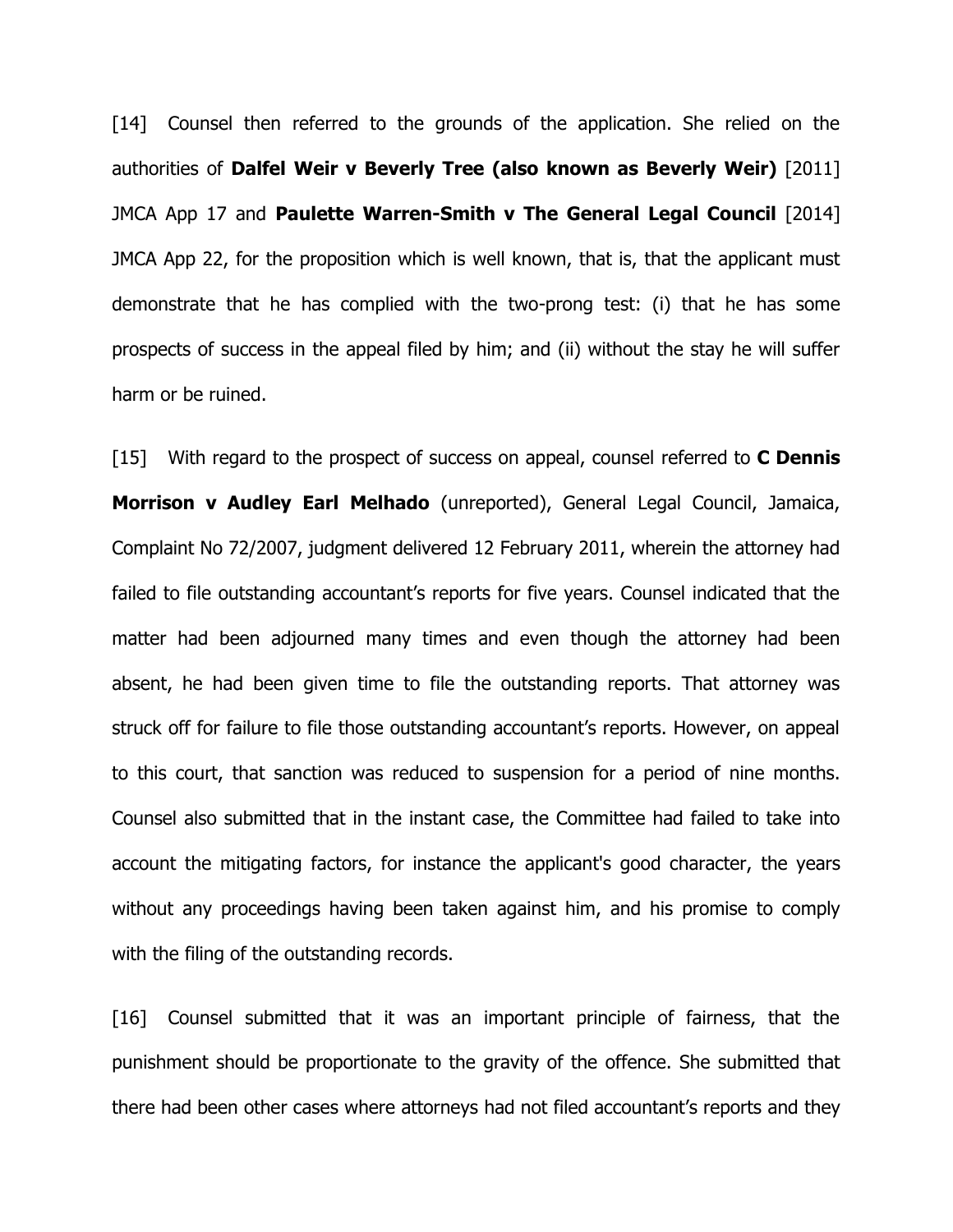had not been struck off the roll of attorneys. She referred to a table of cases attached to her submissions containing information supportive of that submission.

[17] With regard to the severe consequence likely to be suffered by the applicant, counsel referred yet again to the case currently being conducted by the applicant in the Turks and Caicos Islands and the loss he would experience if he were not allowed to continue with the conduct of that case. Counsel submitted that, to the contrary, the respondent would suffer no detriment if the stay was not granted, and she referred to the oft cited speech of Lord Phillips in the **Combi (Singapore) Pte Ltd v Sriram and Another** [1997] EWCA 2162.

[18] Counsel also referred to the fact that when the stay was granted on 29 May 2018, the decision of the Committee had not been posted on the respondent's website. However, subsequent to the grant of the stay of the sanction, the order had been published. As a consequence, counsel requested that the posting of the decision of the Committee be removed until the determination of the appeal.

#### **The Respondent's submissions**

[19] Counsel referred to the affidavit of Dahlia Davis sworn to on 28 May 2018 setting out the chronology of events, which essentially attached the affidavit of the complainant, all the correspondence between the Committee and the applicant, the decision of the Committee, and the formal order dated 21 May 2018, stating the decision of the Committee that the applicant had been struck from the roll of attorneys entitled to practice in the several courts of Jamaica.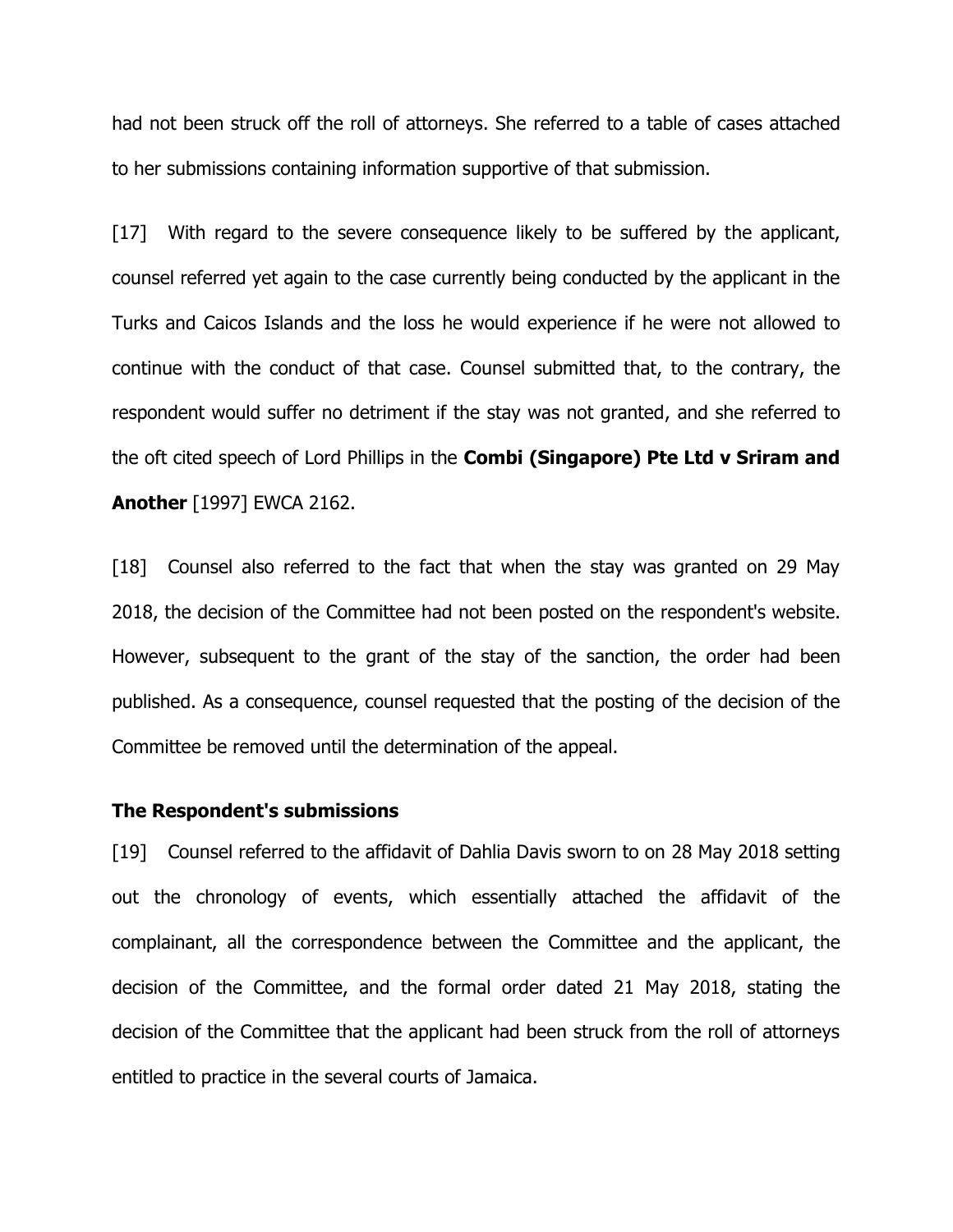[20] Counsel also referred to the affidavit of Daniella Gentles-Silvera, filed 18 June 2018 which had pointed out the inaccurate information posited by the applicant in his declarations filed in respect of the years 2015-2017 to which I have already referred. Counsel submitted the bases on which an application for stay is generally granted namely: (i) the merits of the appeal; and (ii) the balance of the risk of injustice to the parties. She said the court should also examine the interests of justice generally.

[21] In dealing with the merits, or whether the applicant can show that he has a real chance of success on appeal, counsel noted that the appeal in the matter was only with regard to whether the sentence imposed was manifestly excessive and harsh and should be set aside, or whether perhaps a reprimand ought to be imposed instead in respect of the sundry breaches of the rules. Counsel referred to the case of **Chandra Soares v The General Legal Council** [2013] JMCA Civ 8 and the statement of Dukharan JA at paragraphs [30]-[33], relating to the approach of the appellate court in proceedings of this nature.

[22] The issue, counsel posited, was whether the Committee was plainly wrong in the sanction that it had imposed. Counsel submitted that the conduct of the applicant in the proceedings must be a relevant consideration. She emphasised the chronology of events, particularly the fact that the applicant had failed to file accounting reports for a period of over 13 years.

[23] Counsel traced the history of the correspondence between the parties to point out the recalcitrance of the applicant in being absent from the hearing of the matter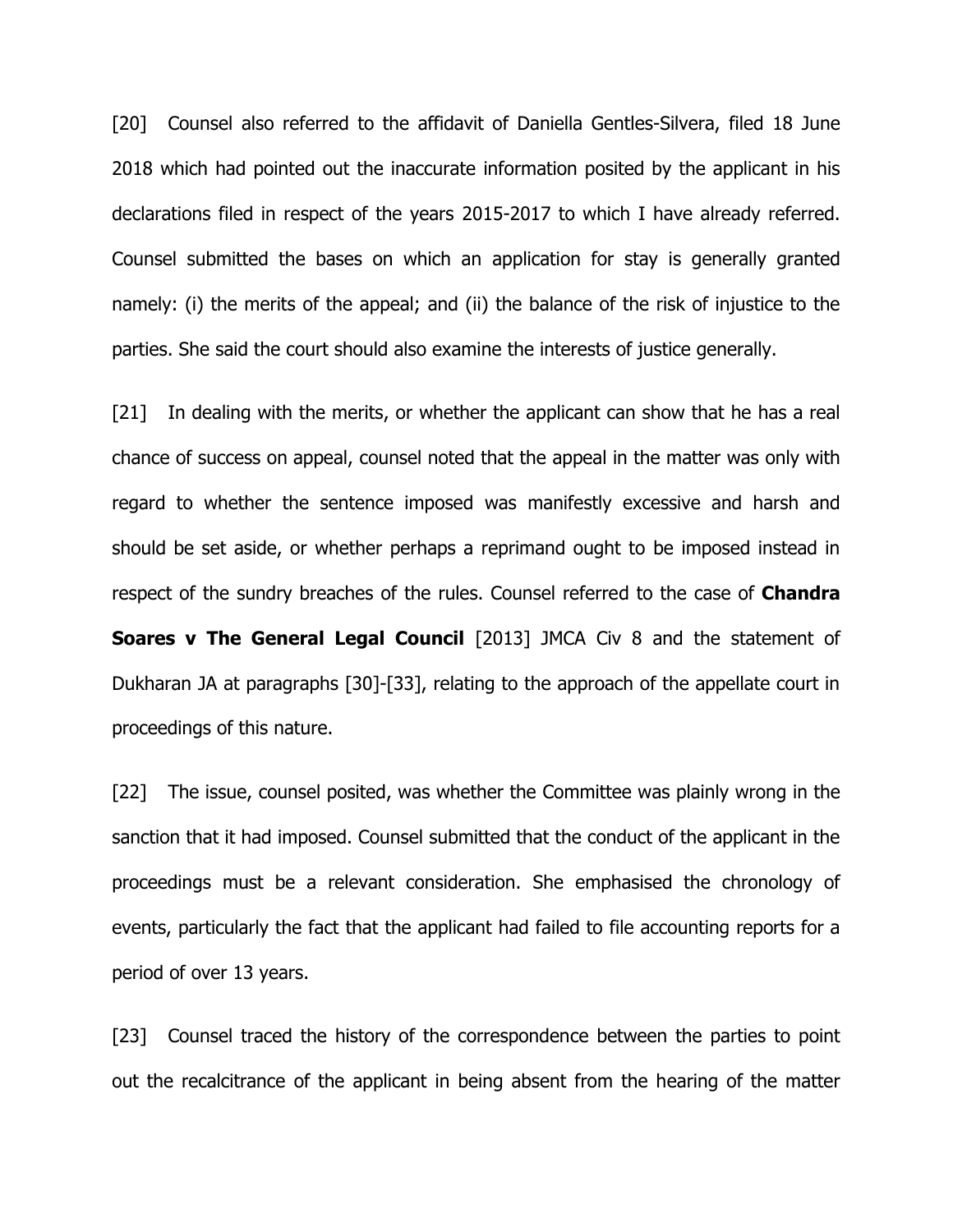without explanation, in spite of being notified of the same, so that the Committee proceeded in his absence. He had been found guilty of the alleged breaches. The matter had been adjourned for the delivery of the decision of the Committee in writing. The appellant attended on the adjourned date and admitted his breaches of the Regulations, apologised to the Committee for the same, and promised to fulfil all requirements of the GLC rules in the future. Counsel also referred to the character references that had been provided.

[24] Counsel contended that it would be important for the court to examine the situation as it obtained at the material time before the Committee. Counsel pointed out that the applicant had provided no explanation for his failure to file the reports and when they would be provided in the future. Added to that failure, counsel submitted, was the inaccurate information provided in the documentation submitted to the Committee and the GLC referred to previously. Counsel also pointed out, that although the applicant complained that the Committee had failed to take into consideration the mitigating factors brought to its attention by him, that was not correct as the Committee had done so in its decision. Counsel therefore submitted that the appeal would have no real chance of success.

[25] Counsel submitted that the instant case differed somewhat from that of **Audley Earle Melhado** as Mr Melhado had made no admissions and, in any event, the late production of accounting records ought not to automatically reduce the sentence imposed. Counsel referred to two other cases in which the Committee had ruled, and on which the applicant had relied, namely **C Dennis Morrison QC v Dorcas White**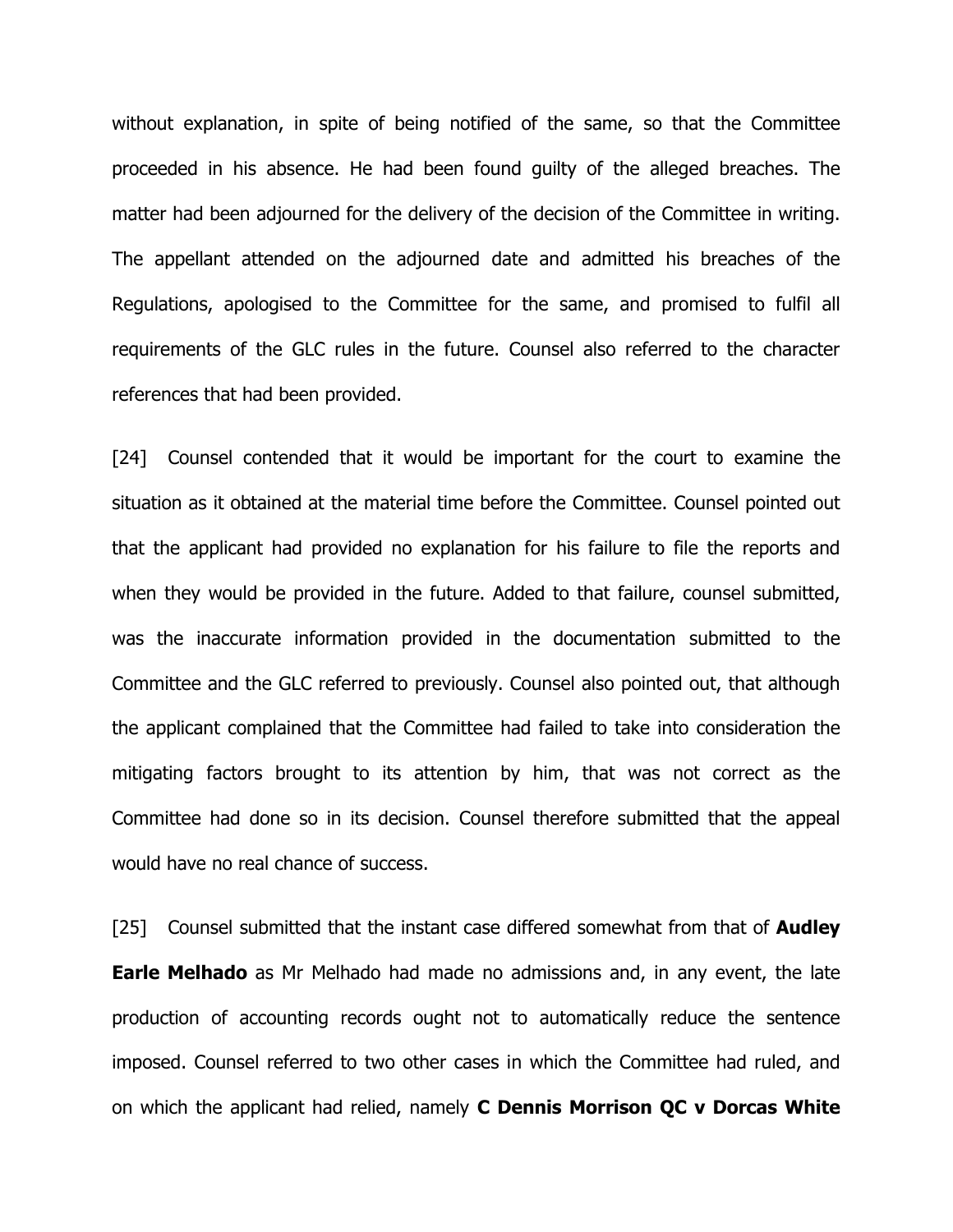(unreported), General Legal Council, Jamaica, Compliant No 110/2005, judgment delivered 29 July 2006, and **Dr Eileen Boxill v Jennes Anderson** (unreported), General Legal Council, Jamaica, Complaint No 123/2006, judgment delivered 26 April 2014, and submitted that there were substantial differences between those cases and the instant case as the reports were only outstanding for a period of five years in both cases, and the reports had been produced before the matter had been heard by the Committee. In both cases, the attorneys had given explanations for the non-filing of the reports, and in the case of Ms White, the reports were filed within 10 days of the filing of the complaint. In those cases, it was reasonable for the Committee to only have reprimanded the attorneys with costs.

[26] Counsel submitted forcefully that the court should view the conduct of the applicant in filing an inaccurate affidavit before the Committee on 13 April 2018, and also the filing of accountant reports for years 2015, 2016, and 2017 containing inaccurate information relating to his not having practised for over two years, as unacceptable. Especially since, counsel argued, no explanation had been given to date with regard to the filing of the inaccurate affidavit before the Committee. Counsel argued further that although the applicant had tendered the explanation of filing in haste as the reason for the inaccurate filing of the reports in respect of the years 2015- 2017, the court should also view that conduct as entirely unacceptable. Counsel posited that one must ask the question, why would the applicant give this false information when he was the attorney on record for Medimpex at the material time? These, counsel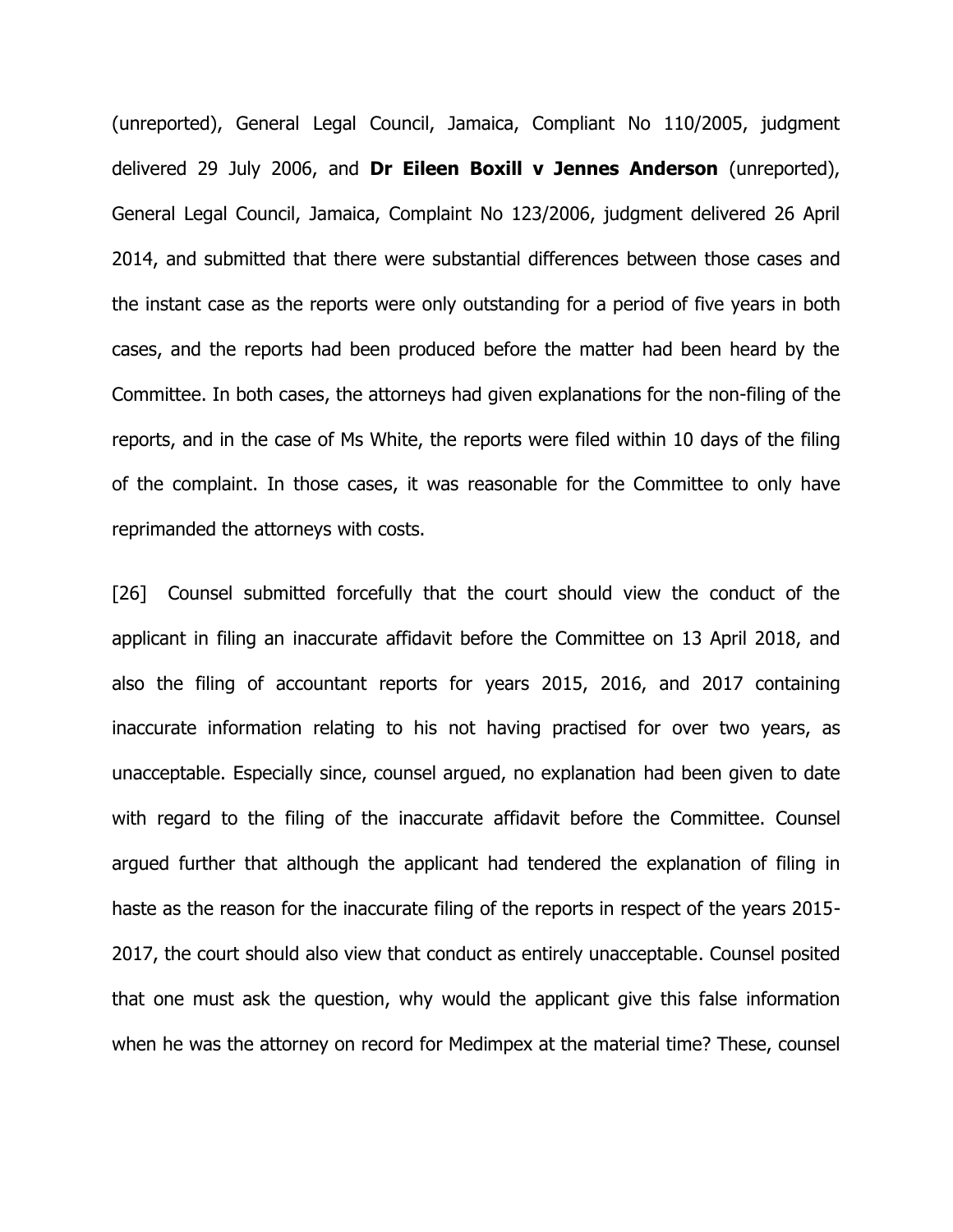stated are important factors to be considered when exercising the discretion to grant or refuse a stay of execution of sanction in these particular circumstances.

[27] With regard to balancing the risk of injustice, counsel referred to the applicant's testimony that he would be severely prejudiced if he was unable to continue to participate in the proceedings in the Turks and Caicos Islands, but stated that the dicta in the English Court of Appeal case of **Andrew Bolton v The Law Society** [1993] EWCA Civ 32 and the decision of a single judge of this court in **Arlean Beckford v Disciplinary Committee of the General Legal Council** [2014] JMCA App 27 make it clear that the court must not look at that fact in isolation, but must consider also the interests of justice.

[28] Counsel once more drew to the attention of the court, that even though the applicant had complained about the prejudice and loss that he would suffer if the stay was not granted, the court must still keep in mind the extent of the breaches, in that the Regulations have existed for over 18 years, and the applicant had been in breach of the Regulations for over 13 of those years. The Committee, she said, had described the evidence of the conduct of the applicant as "gross".

[29] The Committee's duty, counsel entreated, was to uphold the Regulations, and the applicant should not be allowed to proceed to practice in the face of such breaches and with such failure to provide explanations for the delay in his actions as stated. Counsel also expressed her concern, and said that the court should also be concerned, when faced with the applicant's ability to overcome what may have seemed to be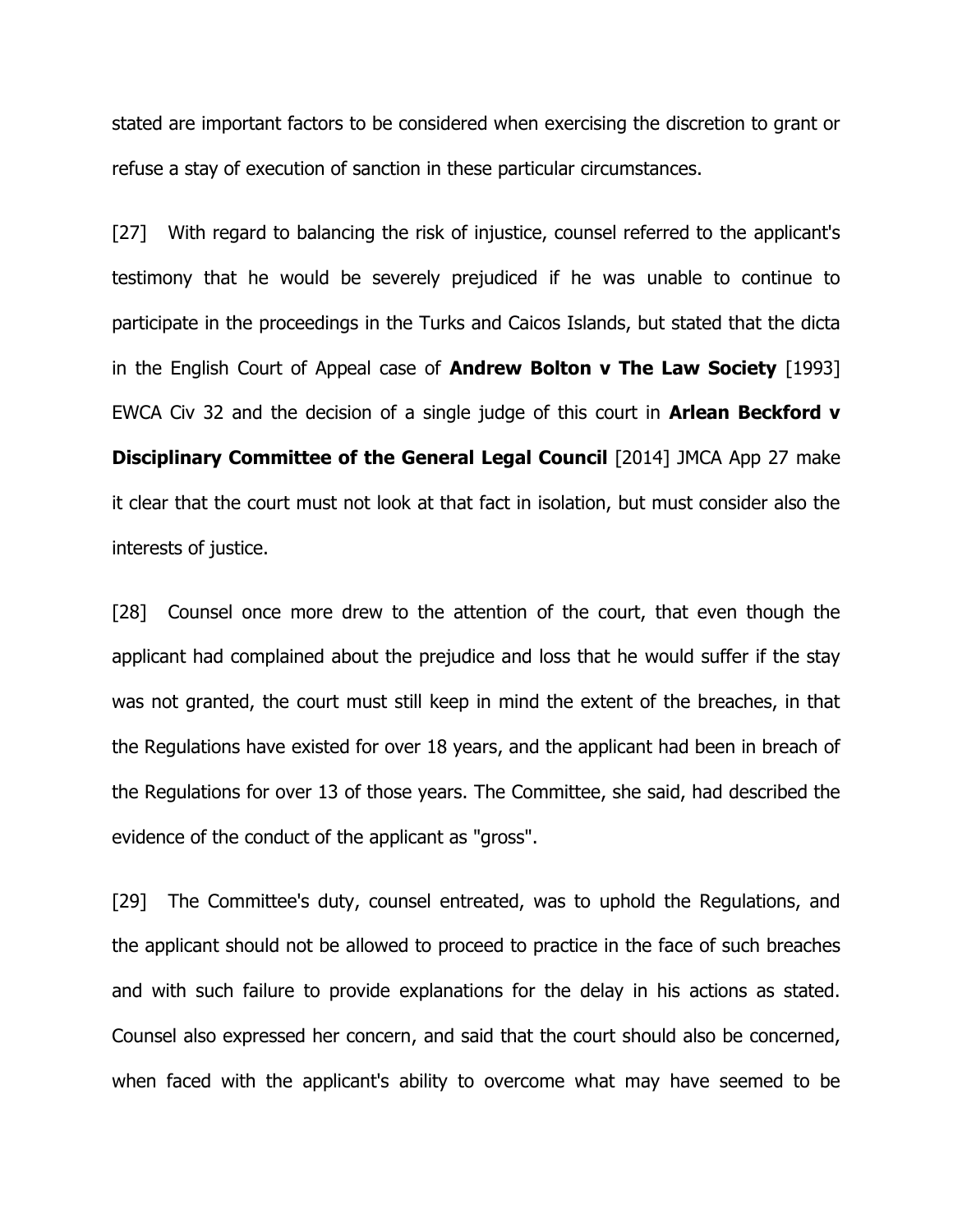insurmountable hurdles in the space of four months, when admittedly he had been unable to do so in 13 years. The risk of injustice, she submitted, should not in the circumstances be considered in his favour. The application for stay therefore should be refused.

# **Discussion and analysis**

[30] I accept that the filing of an appeal does not operate as a stay of execution of a judgment of the court below except so far as the court or a single judge of appeal may otherwise direct (rule 2.14 of the Court of Appeal Rules 2002 (CAR)). There have been many statements made by this court as to the approach the court ought to take with regard to the grant of a stay. This court endeavours to follow the dictum of Lord Phillips in **Combi** where he said:

> "In my judgment the proper approach must be to make that order which best accords with the interest of justice. If there is a risk that irremediable harm may be caused to the plaintiff if a stay is ordered but no similar detriment to the defendant if it is not, then a stay should not normally be ordered. Equally, if there is a risk that irremediable harm may be caused to the defendant if a stay is not ordered but no similar detriment to the plaintiff if a stay is ordered, then a stay should normally be ordered. This assumes of course that the court concludes that there may be some merit in the appeal. If it does not then no stay of execution should be ordered. But where there is a risk of harm to one party or another, whichever order is made, the court has to balance the alternatives in order to decide which of them is less likely to produce injustice."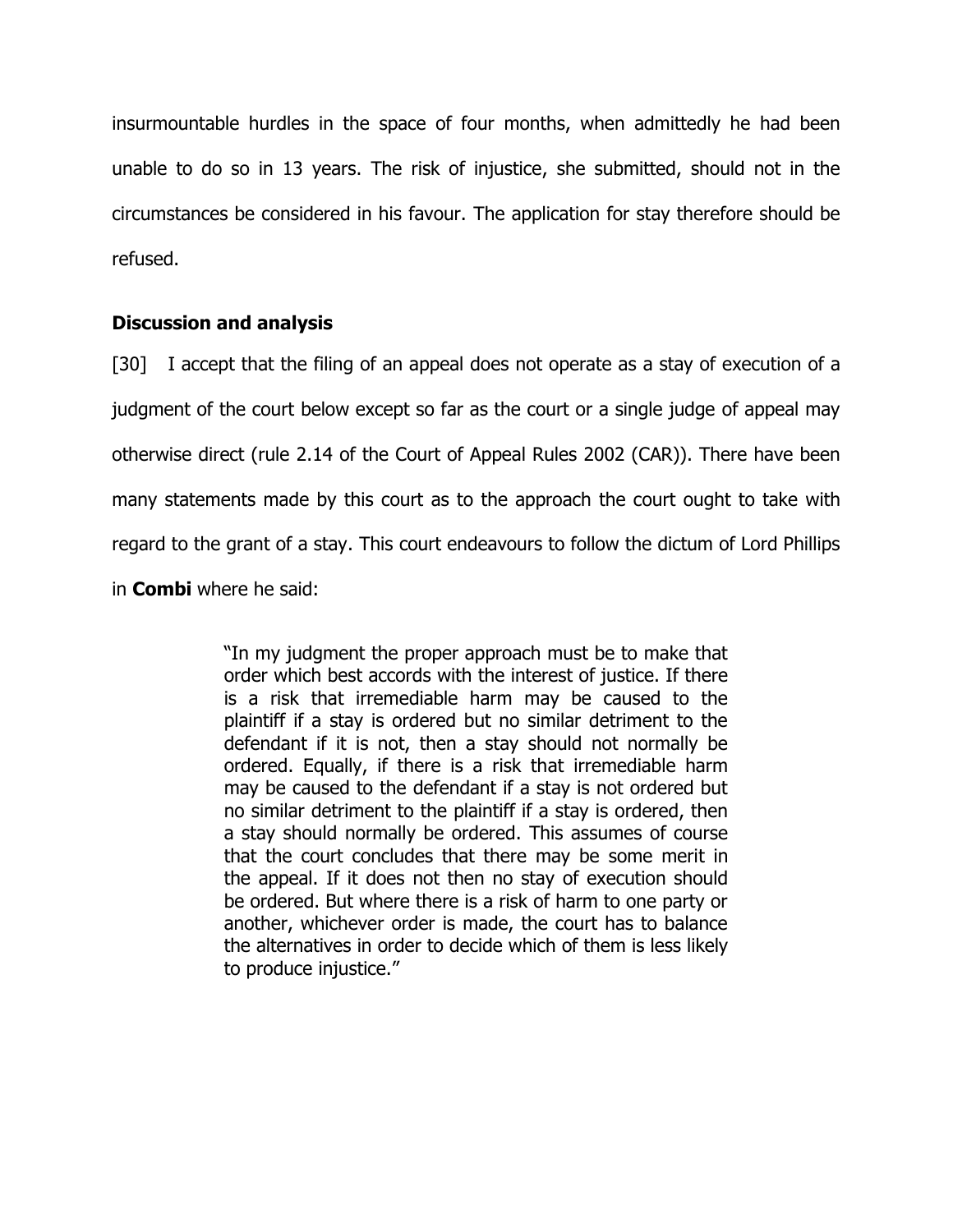[31] This dictum was qualified in **Hammond Suddard Solicitors v Agrichem International Holdings Ltd** [2001] EWCA Civ 2065, where Clarke LJ said at paragraph [22]:

> "...Whether the court should exercise its discretion to grant a stay will depend upon all the circumstances of the case, but the essential question is whether there is a risk of injustice to one or other or both parties if it grants or refuses a stay..."

[32] This principle has been endorsed in several cases in this court namely **Peter Hargitay v Ricco Gartmann** [2015] JMCA App 44., and **Western Cement Co Ltd v National Investment Bank of Jamaica and Others** [2013] JMCA App12 and it is now settled that in deciding whether or not to grant a stay the applicant must show that the appeal has a real prospect of success and there is a minimal risk of injustice to one or both parties recovering or enforcing the judgment.

[33] This case is somewhat different, in that, five months earlier a consent order was entered for a stay of the said sanction imposed by the Committee before Pusey JA (Ag). As indicated, conditions were imposed on the grant of the stay. All those conditions have been complied with save the production of the accountant's report in respect of the year 2000, which relates to some 18 years ago. The errors in the declarations filed in respect of years 2015-2017 have been explained and rectified. While one may wonder at the lapse in recollection, the haste for completion or otherwise which resulted in the errors in the documents, that notwithstanding, it appears at this time that there is only one matter in Jamaica, in which the applicant was involved. Although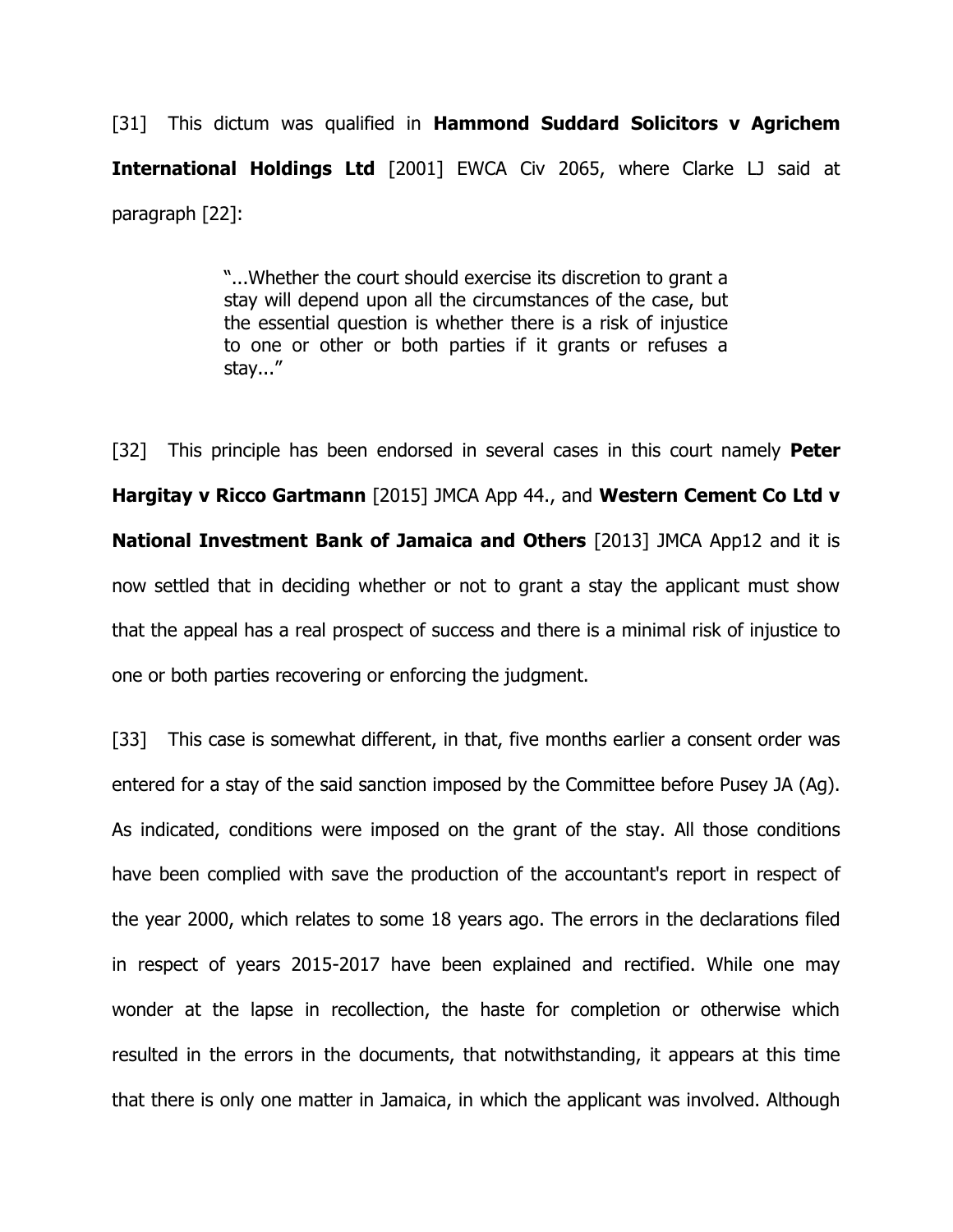he may have been on the record for the client, he has explained his role as one of junior counsel in the matter, which he had completed in April 2017, and the matter was then adjourned *cur adv vult*. He appears to have had little to do with the matter since. He was not involved with taking the matter to appeal, which is where it is now. It was not a matter which involved the collection of trust moneys by him and he has indicated that he has not been involved in any matter involving trust monies for some time, and certainly it would appear not since the decision of the Committee or the consent order granting the stay of sanction which was made on 29 May 2018.

[34] The accountants' report for the year 2000 remains a problem, but the applicant has indicated his efforts to produce the report and has stated that he continues to try to locate the accountant who ought to have assisted in the production of the report. He has stated that those records are supposed to be with the firm Tenn, Russell, Chin Sang, Hamilton and Ramsey as he was an associate with that firm at that time. However that was a long time ago. The rules require the preservation of such records for not less than nine years after the date of the last entry (rule 7(2) of the Legal Profession (Accounts and Records) Regulations, 1999). The request in 2017 for an accountant's report relating to the year 2000 could therefore appear *prima facie* to have been ultra vires the Committee, being outside of the required period stated in the Regulations. Nonetheless, the order to produce the same was made by consent, and that would therefore have to remain a consideration. However, the information ordered in relation to the accountant who was responsible for the accounts in respect of the other years has been provided.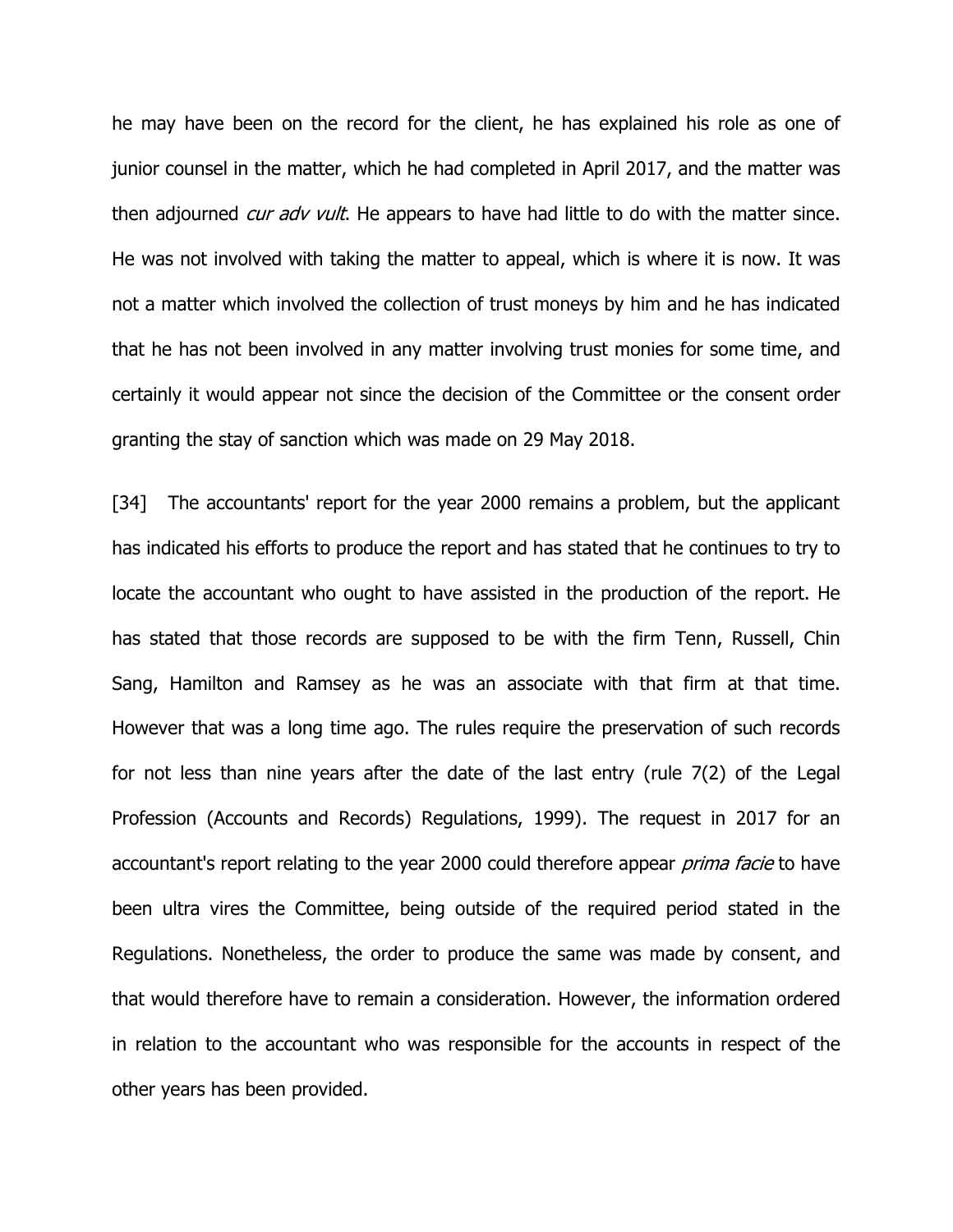[35] The accountant reports therefore, save the report in relation to year 2000, have all been filed. However suspicious it may appear, as submitted by counsel for the respondent, that the applicant has been able to file the same in four months having not been able to do so in 13 years, is not a matter for me. In my view, one ought not to cast aspersions on the work of another professional without more. The conditions have simply been completed within the time frame, initially set by Pusey JA (Ag). The court no doubt would have reviewed the stay and the conditions imposed at the case management conference, fixed for 2 October 2018, but the application to discharge the same intervened, and then the consent not being a factor anymore, the stay initially granted, lapsed. The application for a stay of sanction was therefore renewed before me. The history of the matter, however, cannot be ignored. The stay was granted previously although by consent on certain conditions which essentially have been met. So although the application is being considered anew, it is against the backcloth of what had occurred previously.

[36] That having been said, nonetheless, the real question before me still is whether there is any real prospect of success on appeal. That aspect deals with the issue of whether the sanction imposed was harsh and manifestly excessive.

[37] Counsel for the applicant has argued that the applicant has practised for in excess of 38 years without blemish or complaint and his character references should have informed the mitigating factors, which had the Committee dealt with them properly, counsel argued, the sanction of striking the applicant from the roll of attorneys could not have occurred. Additionally, counsel posited that the offence did not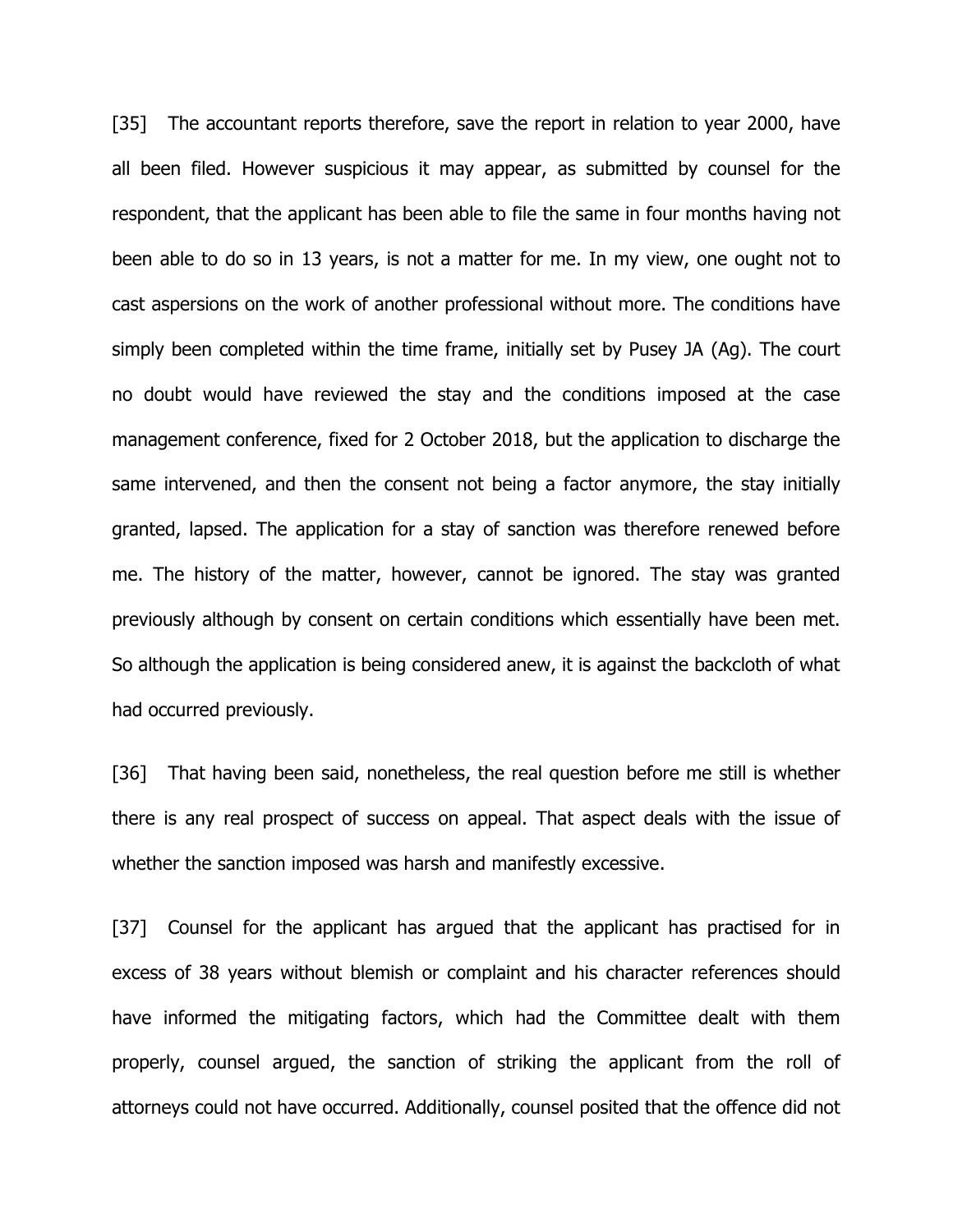fit the sanction imposed. There have been other attorneys-at-law who have offended the Regulations similarly, and have been treated much less harshly. The role of the Committee should be, counsel submitted, equally fair in all the cases that come before it. In my opinion, these are all arguments with some prospects of success. I am mindful of the powerful words of caution given by Lord Bingham in the English Court of Appeal

case of **Bolton v The Law Society**. He stated at paragraph 16 that:

"Because orders made by the tribunal are not primarily punitive, it follows that considerations which would ordinarily weigh in mitigation of punishment have less effect on the exercise of this jurisdiction than on the ordinary run of sentences imposed in criminal cases. It often happens that a solicitor appearing before the tribunal can adduce a wealth of glowing tributes from his professional brethren. He can often show that for him and his family the consequences of striking off or suspension would be little short of tragic. Often he will say, convincingly, that he has learned his lesson and will not offend again. On applying for restoration after striking off, all these points may be made, and the former solicitor may also be able to point to real efforts made to re-establish himself and redeem his reputation. All these matters are relevant and should be considered. But none of them touches the essential issue, which is the need to maintain among members of the public a well-founded confidence that any solicitor whom they instruct will be a person of unquestionable integrity, probity and trustworthiness..."

[38] There is no question that the Regulations must be obeyed and that the role of the Committee is to protect the members of the public, and to endeavour to uphold the reputation of the profession by maintaining standards. But that notwithstanding, as this is not a matter of dishonesty, or a failure to account for clients funds which would in my view be more egregious and reprehensible, and deserving of the ultimate sanction, it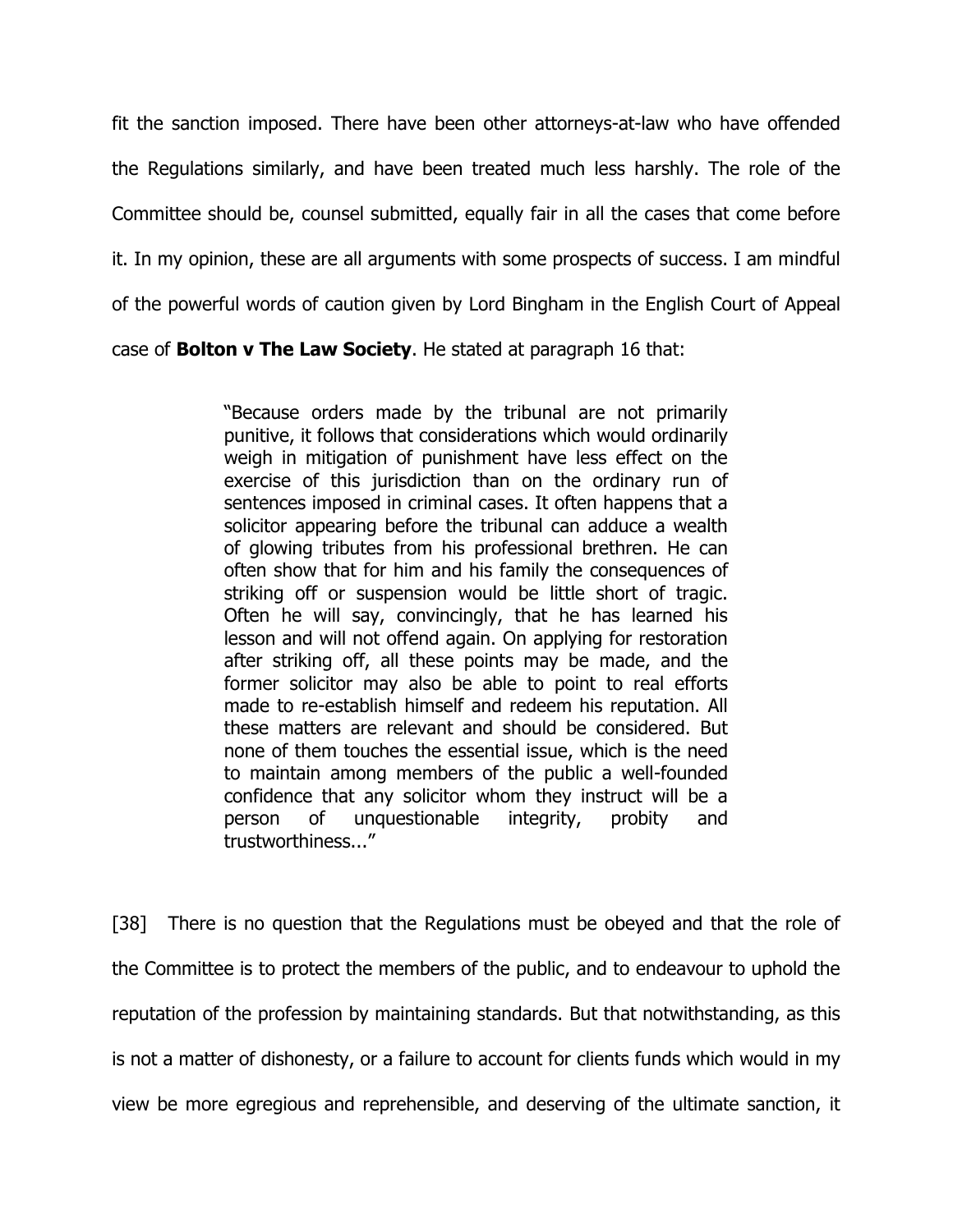seems to me that in spite of the several cases that do say that the appellate court must give credence, respect and deference to the decisions of the Committee, the sanction imposed in the instant case *prima facie* does appear as if it may be disproportionate to the offence. In my view, the matter could benefit from the full court's examination and determination of this aspect of the Committee's work.

[39] I find it compelling that there have been other matters before the court (see **Audley Earl Melhado v The General Legal Council** (unreported), Court of Appeal, Civil Appeal No 35/2011, judgment delivered 22 September 2014) where the sanctions have been reduced on the production of the outstanding accountant reports. That is of itself telling. It is also a matter for me to consider whether the refusal of the stay will result in irremediable harm, and whether the applicant will suffer more if he is unable to pursue his only outstanding matter in which he has legal obligations which is in the Turks and Caicos Islands. If the role of the Committee is to protect the members of the public in Jamaica, I do not see how the applicant appearing in that case in the Turks and Caicos Islands will affect the Committee's obligations in any significant way here in Jamaica, save that it would mean that one more attorney had by his professional misconduct, been removed from the roll of attorneys. This would no doubt taint or adversely affect the reputation of attorneys enrolled to practice in Jamaica generally, and consequentially, the Turks and Caicos Islands specifically, all of whom are governed by the GLC, as the regulating authority in Jamaica established under the LPA.

[40] In the circumstances, I would grant the stay of sanction as sought, however the appeal would have to be heard at the earliest possible opportunity, and I would be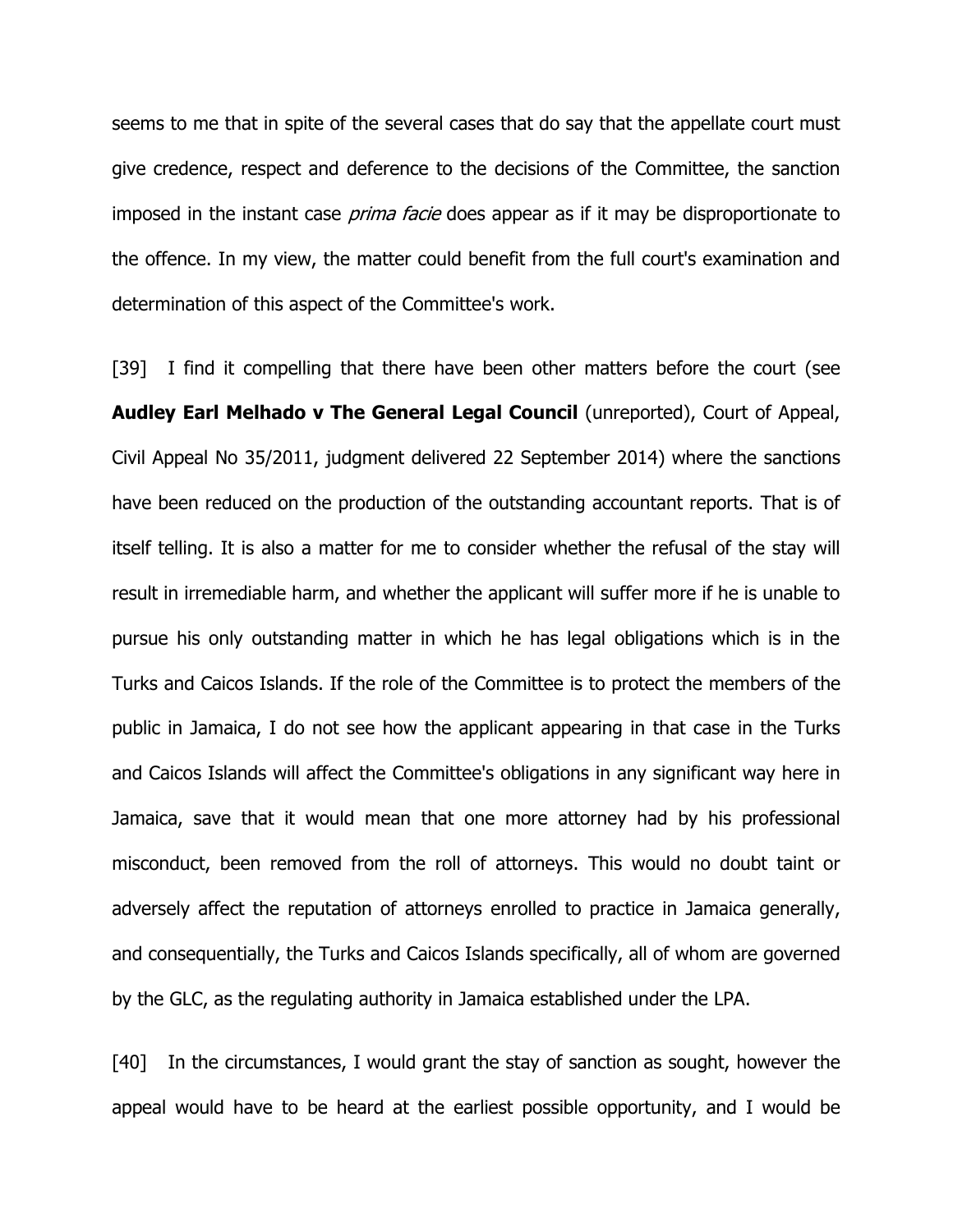prepared to conduct a case management conference forthwith, as the record of appeal has already been filed, and set dates for the hearing of the appeal, the filing of submissions and authorities on which the parties intend to rely, and to make orders relating to oral submissions before the court, if required.

[41] It is important that I place on record the fact that, as indicated, the applicant had requested in the application before me, that I order that the decision of the Committee relating to the removal of his name from the roll of attorneys entitled to practise law in Jamaica, which had been placed on the GLC's website whether prior or subsequent to the order made in 29 May 2018 granting the stay, be removed therefrom pending the appeal. The applicant had also sought an order in the alternative, that if the stay of sanction were granted that I direct that that order also be published on the GLC website. I must say that I am not aware of any provision in CAR which grants the power to give those directions to a single judge of appeal. Counsel for the respondent however has indicated that if the stay of sanction was granted, she had instructions from the GLC that the decision of the Committee would be removed from the GLC website pending the appeal. Given the order that I am about to make I am sure that the position taken by the GLC will obtain. I commend the GLC for that approach taken to this aspect of the case.

[42] In the light of all of the above, I hereby grant the stay of sanction of the decision of the Committee made on 5 May 2018 on the condition that the applicant is limited to the practice of the one matter in which he has outstanding legal obligations which is currently being conducted by him in the Turks and Caicos Islands, namely **The Queen**